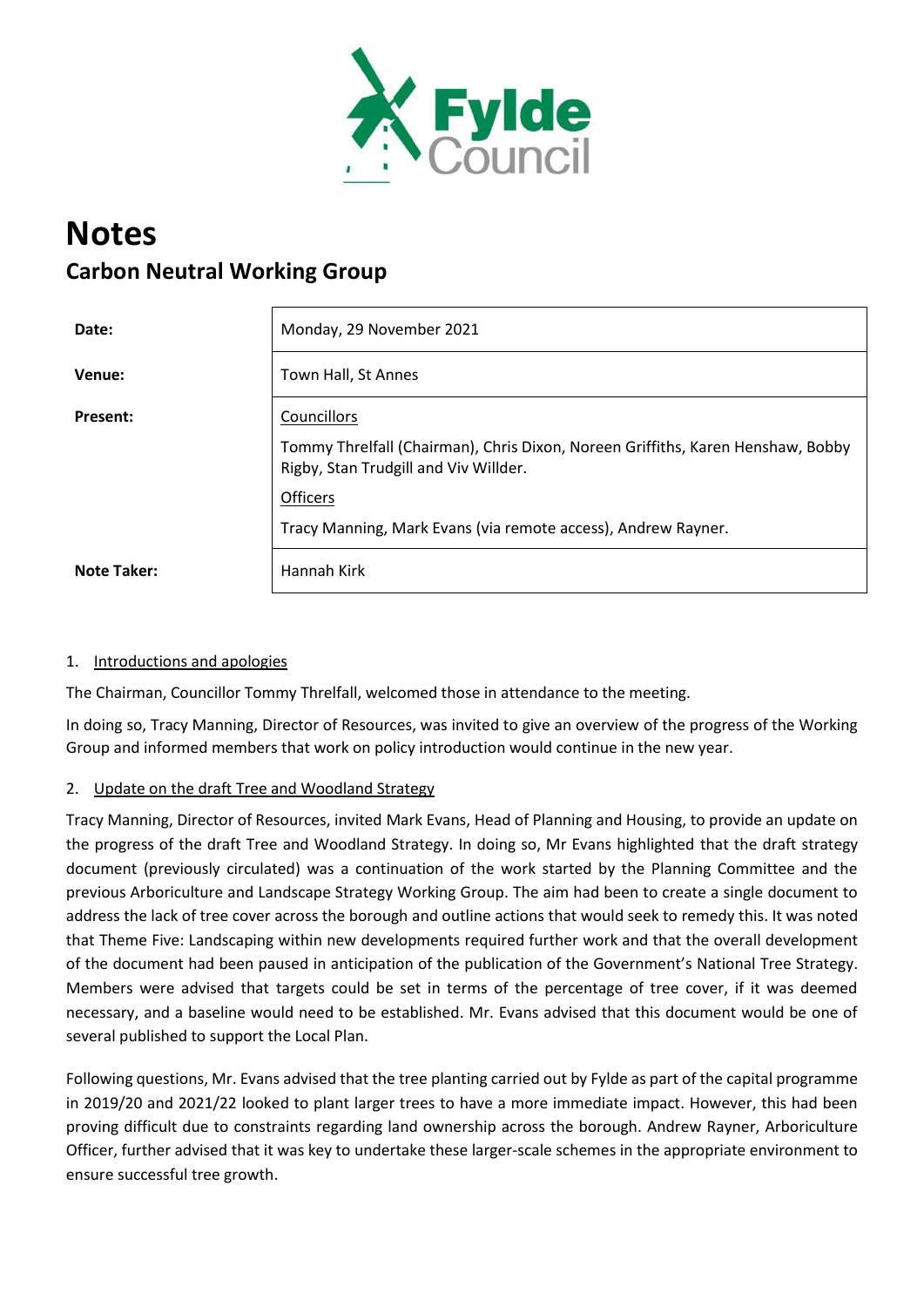#### Notes – Carbon Neutral Working Group – 29 November 2021

Mr. Rayner further highlighted to the Working Group that the option for a continuous budget would need to be explored to support the maintenance of the trees in the future, following the initial £25,000 budget received.

It was noted that the implementation of the Tree and Woodland Strategy would be a starting point to promoting tree planting in the local community, along with the support of the Carbon Neutral Working Group and the Communications team.

Further to this, it was advised that an event at Lytham Hall during National Tree Planting Week in 2022 had been discussed, in which attendees would receive a tree planting pack and the Council could work in conjunction with the Woodland Trust and local landowners. It was further advised that this could be used as an educational exercise, and to establish the level of interest in tree planting from residents in Fylde. Lytham Hall were said to be keen to engage with schools to educate pupils on identifying various tree species, with support from their lead volunteer, John Hornyak. Mr. Rayner reported that he had been in contact with the Forestry Commission who had also expressed an interest in the event. There had also been discussions of working with Myerscough College to support Arbor Day, which takes place in February, in which companies donate trees to be planted around the campus.

Mr. Evans advised that following the completion of the document's design guidance chapter and ensuring that it corresponded with the national strategy, a report would be taken to the Planning Committee to seek approval of the document's adoption into a library of work that supports the Local Plan. It was further advised that the overall objective would be to increase the tree canopy cover to 13%, with an increase of 3% by 2032 and further 3% by 2050. A survey would need to be carried out across the borough to establish the full extent of work required, which would have a cost implication to consider. One option suggested was to commission Blue Sky, a company that provides aerial surveys, which would show a very broad tree canopy cover. It was suggested that this would be the most cost-effective method but may not provide the most accurate results. A second option would be to commission a company to carry out a ward-by-ward tree canopy survey, which would support establishing a baseline percentage of cover, which could be revisited at a regular basis. It was reported that the average cost of such a survey in 2019/2020 was £7,200, but an up-to-date figure would need to be obtained. Mr. Rayner suggested inviting the various survey providers to attend a future meeting of the Working Group to do a presentation to members, enabling an informed decision. It was discussed that the survey could potentially be funded from any underspent in the tree planting budget. There was capacity within the budget to facilitate this as the take-up of the 15 trees for 15 parishes had not been taken up as widely as anticipated (see item below).

Mr Evans also raised the possibility of a capital budget being made available in the longer-term to both deal with the maintenance of tress as well as a tree planting programme to be informed by the tree planting survey. Mrs. Manning undertook to seek feedback on this proposal\*

Following the conclusion of the report, it was approved:

- 1. To commend the draft Tree and Woodland Strategy to the Planning Committee for approval;
- 2. For Mr. Rayner to establish quotes with various survey providers as discussed.
- 3. Update on tree planting and the 15 Trees for 15 Parishes initiative

The Chairman invited Mr. Evans to provide an update on the progress of the 15 Trees for 15 Parishes initiative. He advised that Mr. Rayner had been communicating with the respective town and parish councils within Fylde. As a result, 7 out of 15 councils had engaged with the initiative thus far, which had led to 149 trees out of the 225 aim, unaccounted for. Further to this, Mr. Rayner highlighted that if there was an underspend in the budget following the conclusion of the project, this could be used to fund the survey.

<sup>\*</sup> Feedback received was that this would be worthy of consideration at future budget rounds subject to the current capital funding for the tree planting initiative being successfully expended through a planned tree planting programme.